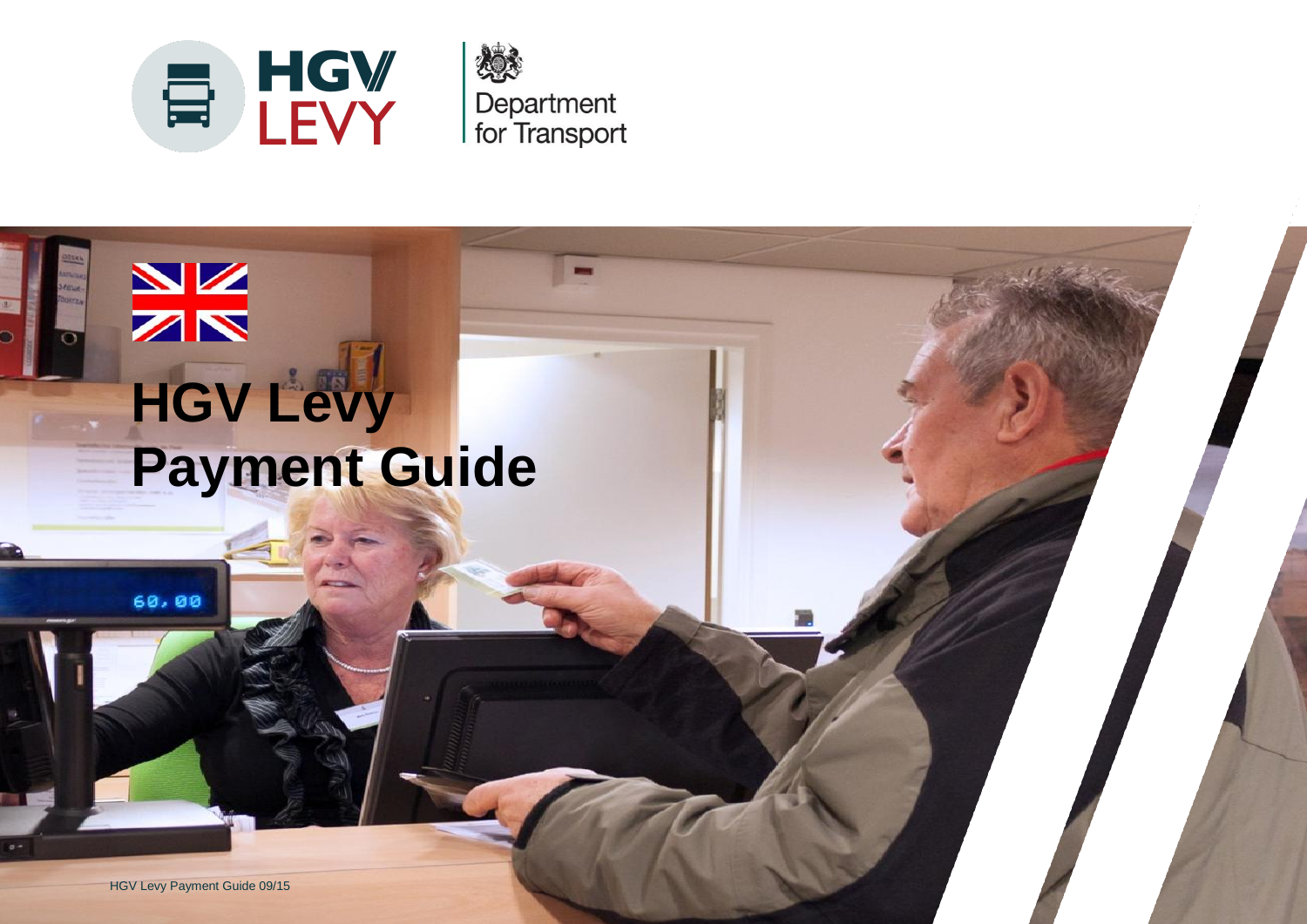

# **HGV Levy Pay Points**

#### **IMPORTANT:** You **MUST** have a valid HGV levy for your vehicle **before** it uses UK roads.

The levy can be paid online, at a number of official Point of Sale (PoS) locations, at driver self-serve facilities offered by some operators and through a number of booking agents.

This document will be updated regularly with details of new levy Pay Points as official PoS contracts are finalised and / or operators and booking agents confirm details of their services. We are happy to include details of any other operators and booking agents choosing to offer support for paying the levy that contact us.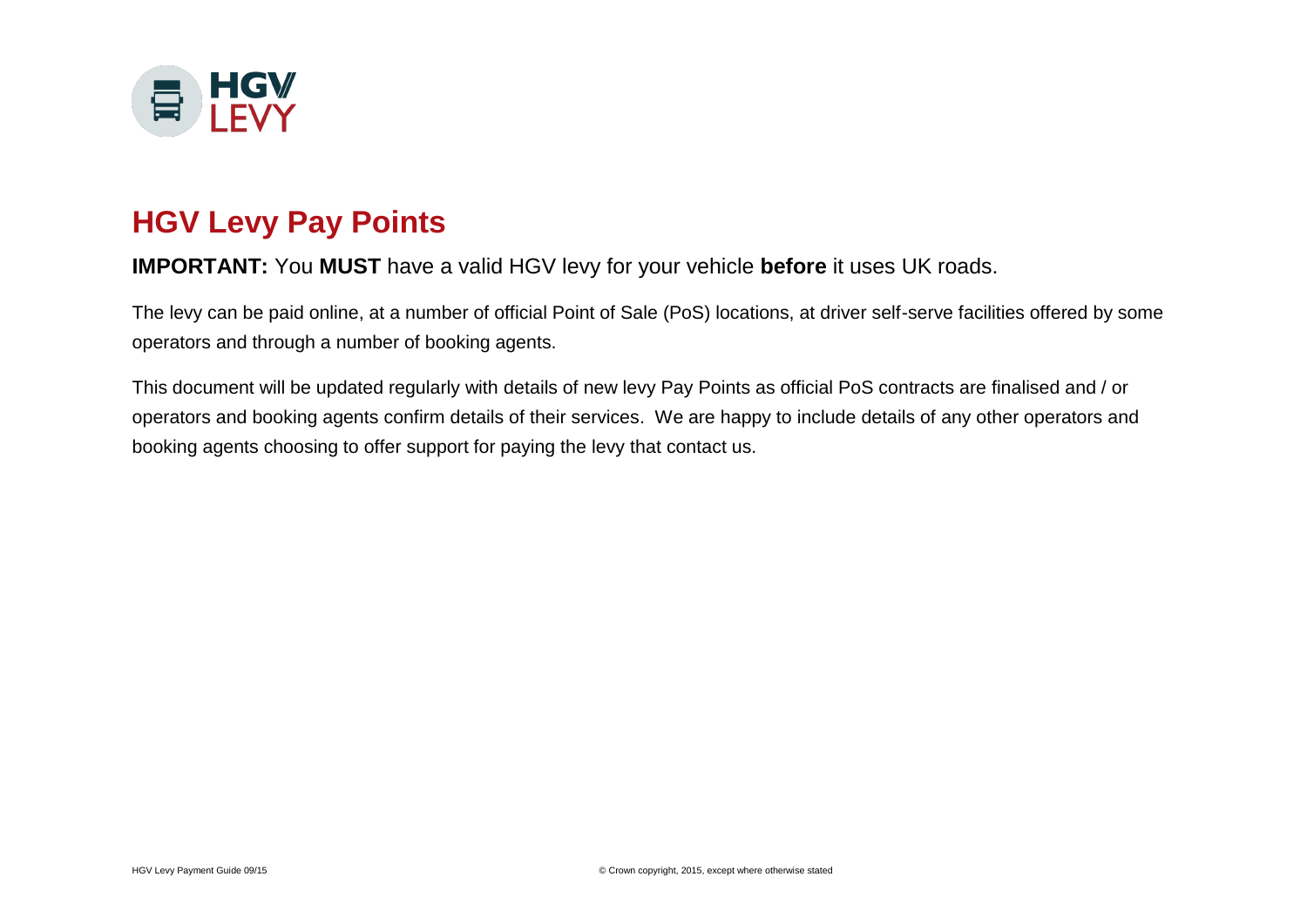

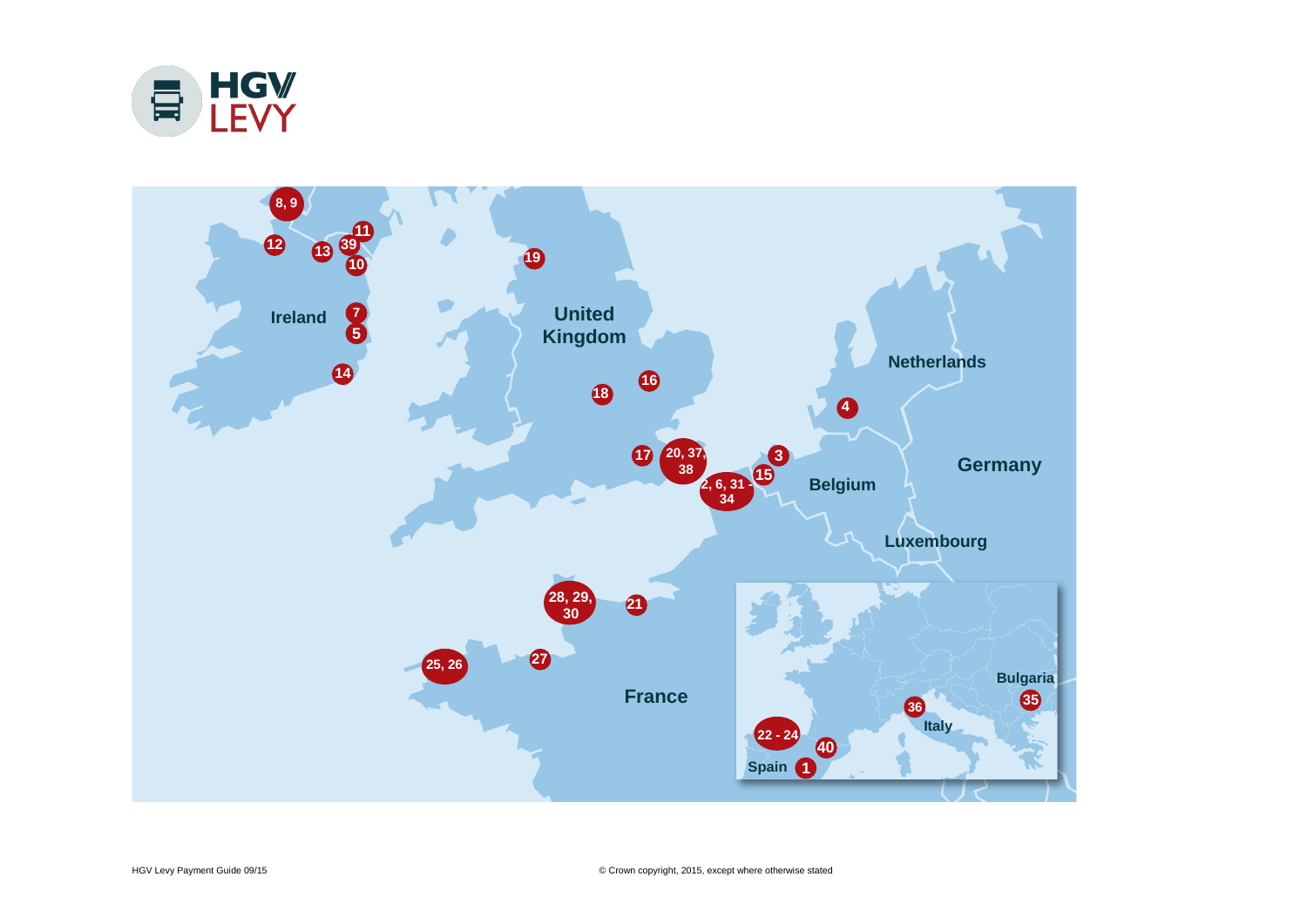

# **HGV Levy Pay Points**

# **Online**

You can buy your levy online at:

[www.gov.uk/hgv-levy](http://www.gov.uk/hgv-levy)

When you pay online, you will receive a confirmation email or text message with a unique payment reference number.

# **Point of Sale (PoS) Agents**

Point of Sale Agents are contracted to sell the levy,

they will accept card and **cash** payments and will issue the driver with a receipt.

Receipts must be checked within 15 minutes of purchase

as mistakes can **NOT** be rectified after this time.



Look out for our signs.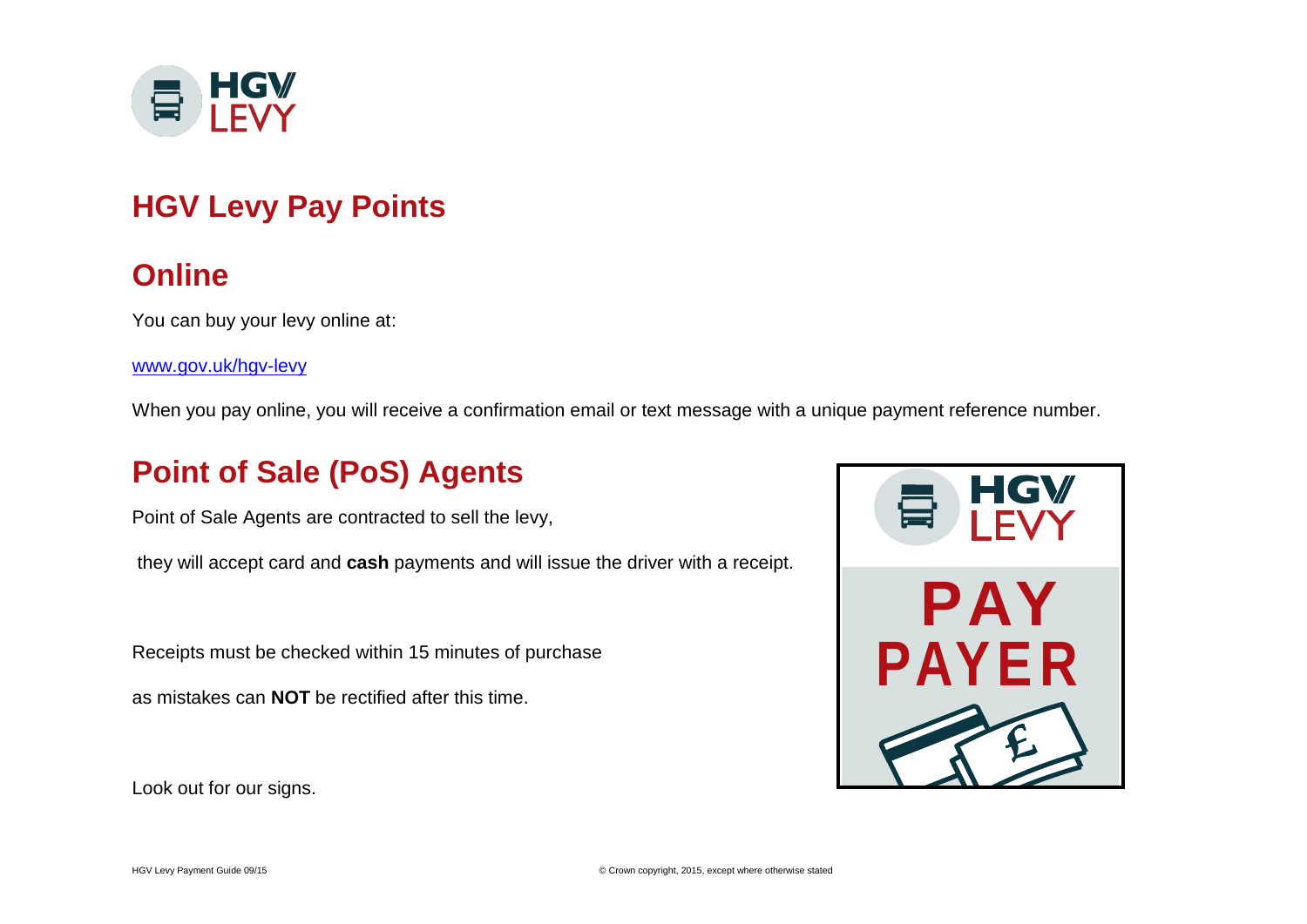

# **Outside the UK**

# **Grupo Ditt**

| <b>Address</b>                                                                  | <b>Phone</b>         | <b>Acceptable Payment Types</b>                                   | <b>Opening Hours</b>                                                                | Geolocation                                                      |
|---------------------------------------------------------------------------------|----------------------|-------------------------------------------------------------------|-------------------------------------------------------------------------------------|------------------------------------------------------------------|
| Avda, Principal. Parc<br>P.I. Oeste<br>30169 San Gines (Murcia)<br><b>SPAIN</b> | +34 (00) 968 352 053 | Sterling & Euros, Credit Card &<br>Debit Card & DITT Energy Card. | Monday to Thursday<br>$09.00 - 19.30$<br>Friday 09.00 - 17.30<br>24 hour Phone Line | Longitude $- -1^{\circ}$ 17' 54.96"<br>Latitude - 37° 95' 29.51" |

#### **P&O Ferries**

|   | <b>Address</b>          | <b>Ferry</b>                                 | <b>Accepted Payment Types</b>                       | <b>Opening Hours</b>                                    | <b>Port Geolocation</b>                                       |
|---|-------------------------|----------------------------------------------|-----------------------------------------------------|---------------------------------------------------------|---------------------------------------------------------------|
|   | Calais to Dover Ferry   | Purchase on the ships<br>23 x Daily Sailings | Sterling Only.                                      | See Ferry Schedule<br>www.poferriesfreight.com/freight/ | Longitude - 1° 52' 09.81<br>Latitude - 50° 58' 04.19          |
| 3 | Zeebrugge to Hull Ferry | Purchase on the ship<br>1 x Daily Sailing    | Sterling, Credit & Debit Card<br>& Some Fuel Cards. | See Ferry Schedule<br>www.poferriesfreight.com/freight/ | Longitude - $3^{\circ}$ 11' 10.03<br>Latitude - 51° 20' 22.24 |
| 4 | Rotterdam to Hull Ferry | Purchase on the ship<br>1 x Daily Sailing    | Sterling, Credit & Debit Card<br>& Some Fuel Cards. | See Ferry Schedule<br>www.poferriesfreight.com/freight/ | Longitude - 4° 07' 46.76<br>Latitude - 51° 56' 34.02          |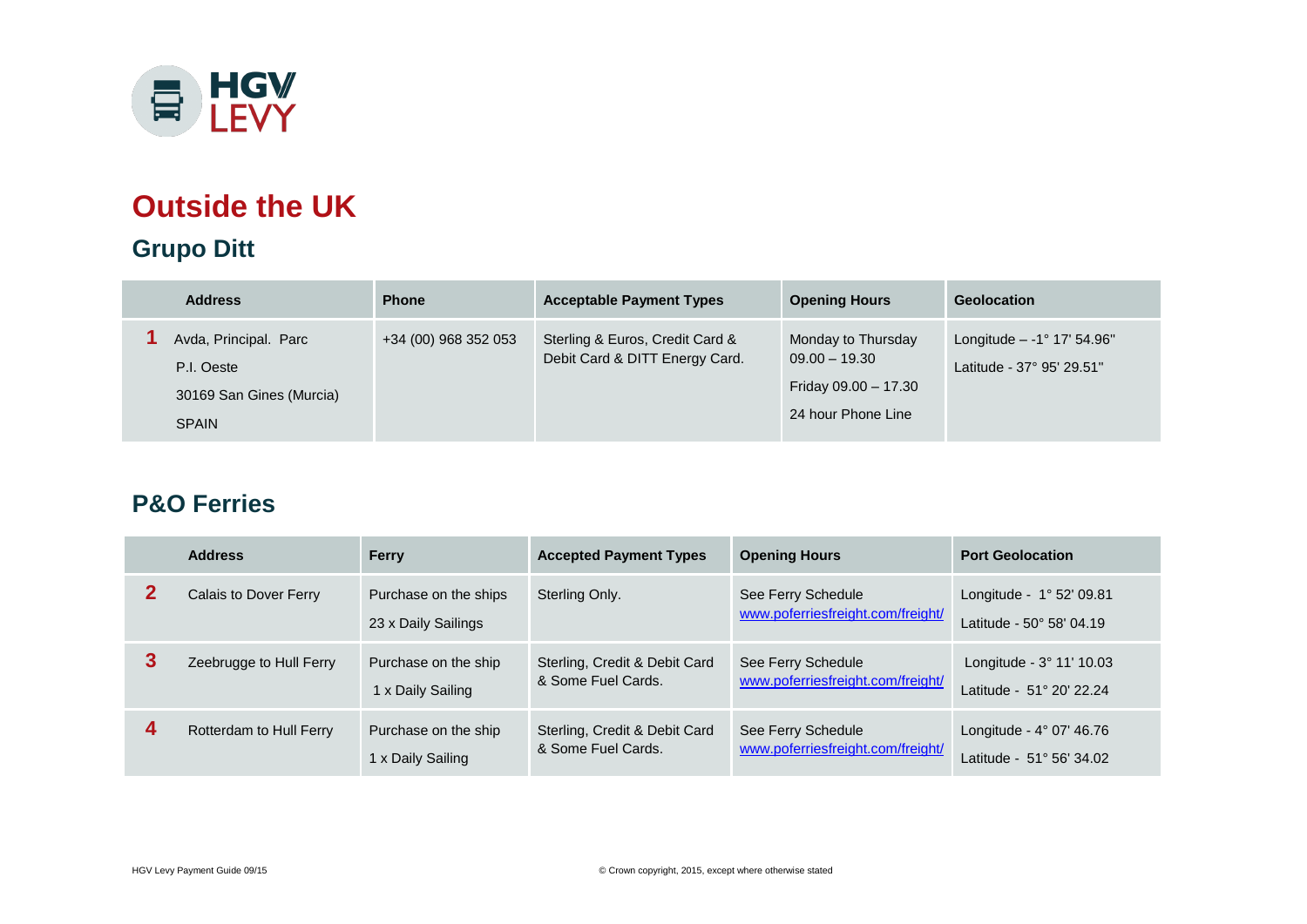

#### **P&O Ferries**

| <b>Address</b>            | Ferry                                      | <b>Accepted Payment Types</b>                       | <b>Opening Hours</b>                                    | <b>Port Geolocation</b>                                       |
|---------------------------|--------------------------------------------|-----------------------------------------------------|---------------------------------------------------------|---------------------------------------------------------------|
| Dublin to Liverpool Ferry | Purchase on the ship<br>3 x daily sailings | Sterling, Credit & Debit Card<br>& Some Fuel Cards. | See Ferry Schedule<br>www.poferriesfreight.com/freight/ | Longitude - $6^{\circ}$ 13' 23.35<br>Latitude - 53° 20′ 47.96 |

# **Polley Secure Parking**

| <b>Address</b>                                    | <b>Phone</b>       | <b>Accepted Payment Types</b>                                  | <b>Opening Hours</b>         | <b>Geolocation</b>                                 |
|---------------------------------------------------|--------------------|----------------------------------------------------------------|------------------------------|----------------------------------------------------|
| 356 avenue de la liberté<br><b>MARCK</b><br>62730 | +33 (0) 321 172178 | Sterling & Euros, Credit &<br>Debit Card & Some Fuel<br>Cards. | 24/7<br>Closed Christmas Day | Longitude - 1° 94' 3366<br>Latitude - 50° 94' 2725 |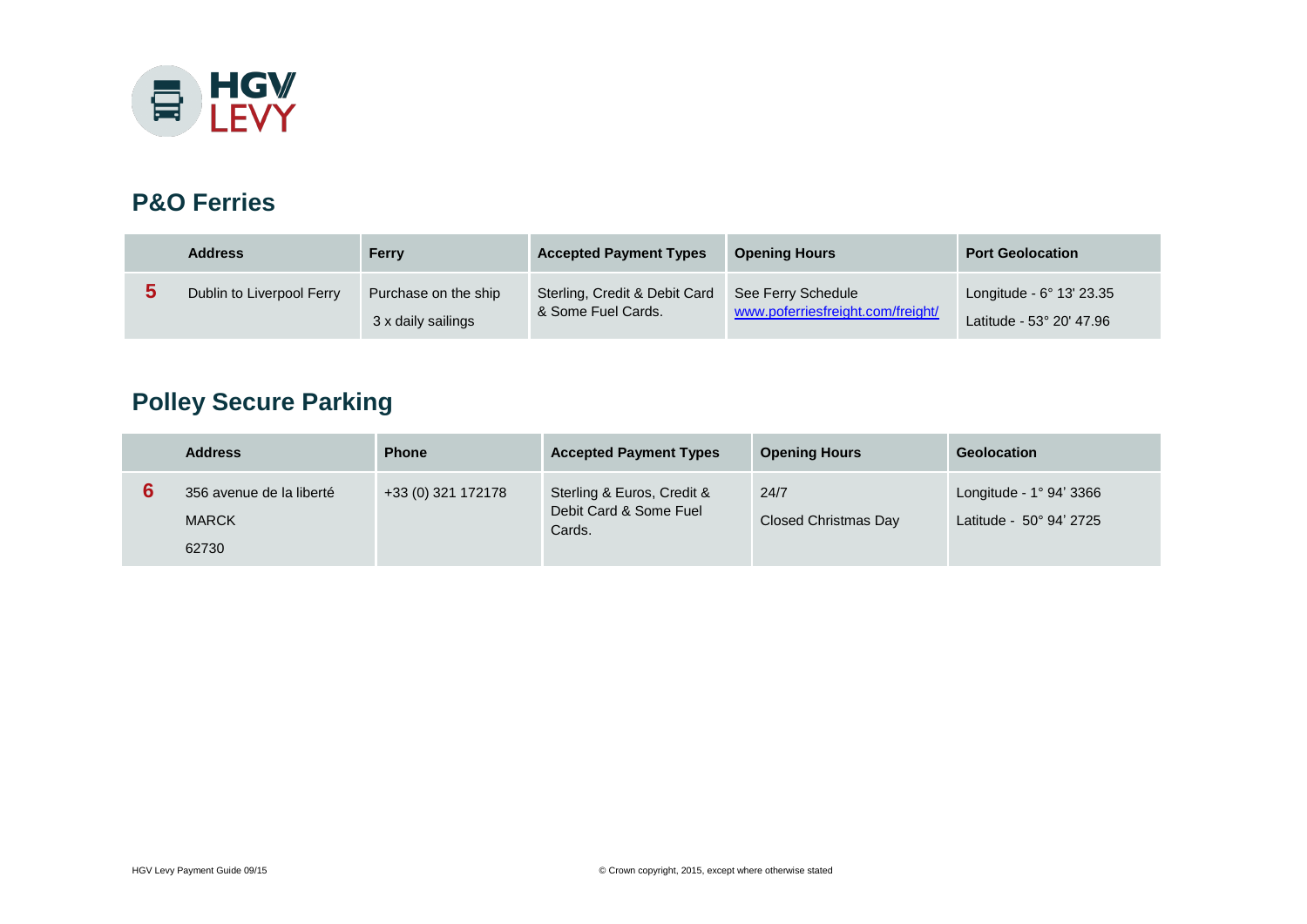

### **Topaz**

|                | <b>Address</b>                                                                                  | <b>Phone</b>         | <b>Accepted Payment Types</b>                  | <b>Opening Hours</b>                               | Geolocation                                                  |
|----------------|-------------------------------------------------------------------------------------------------|----------------------|------------------------------------------------|----------------------------------------------------|--------------------------------------------------------------|
| $\overline{7}$ | <b>Dublin Port Service</b><br><b>Bond Drive</b><br><b>Dublin Port</b><br>Dublin 3MARCK<br>62730 | +353 (0) 1 819 7771  | Sterling & Euros, Credit Card<br>& Debit Card. | $24/7 - 365$ Days                                  | Longitude - 6° 15' 37.1160 W<br>Latitude - 53° 20' 59.2980 N |
| 8              | <b>Callaghan's Service Station</b><br>Derry Road<br><b>Burt</b><br>Co. Donegal                  | +353 (0) 7 493 68122 | Sterling & Euros, Credit Card<br>& Debit Card. | 07.00 am - 10.00 pm (GMT)<br>Closed Christmas Day. | Longitude - 7° 25' 9.4260 W<br>Latitude - 55° 3' 51.9264 N   |
| 9              | Daly's Service Station<br>Letterkenny Road<br>Lifford<br>Co. Donegal                            | +353 (0) 7 491 41888 | Sterling & Euros, Credit Card<br>& Debit Card. | 24/7<br><b>Closed Christmas Day</b>                | Longitude - 7° 29' 18.7080" W<br>Latitude - 54° 50' 8.8620 N |
| 10             | <b>Ballymac Service Station</b><br>Ballymascanlon<br><b>Dundalk</b><br>Co. Louth                | +353 (0) 4 293 71331 | Sterling & Euros, Credit Card<br>& Debit Card. | 07.00 am - 10.00 pm (GMT)<br>Closed Christmas Day. | Longitude - 6° 15' 37.1160 W<br>Latitude - 53° 20' 59.2980 N |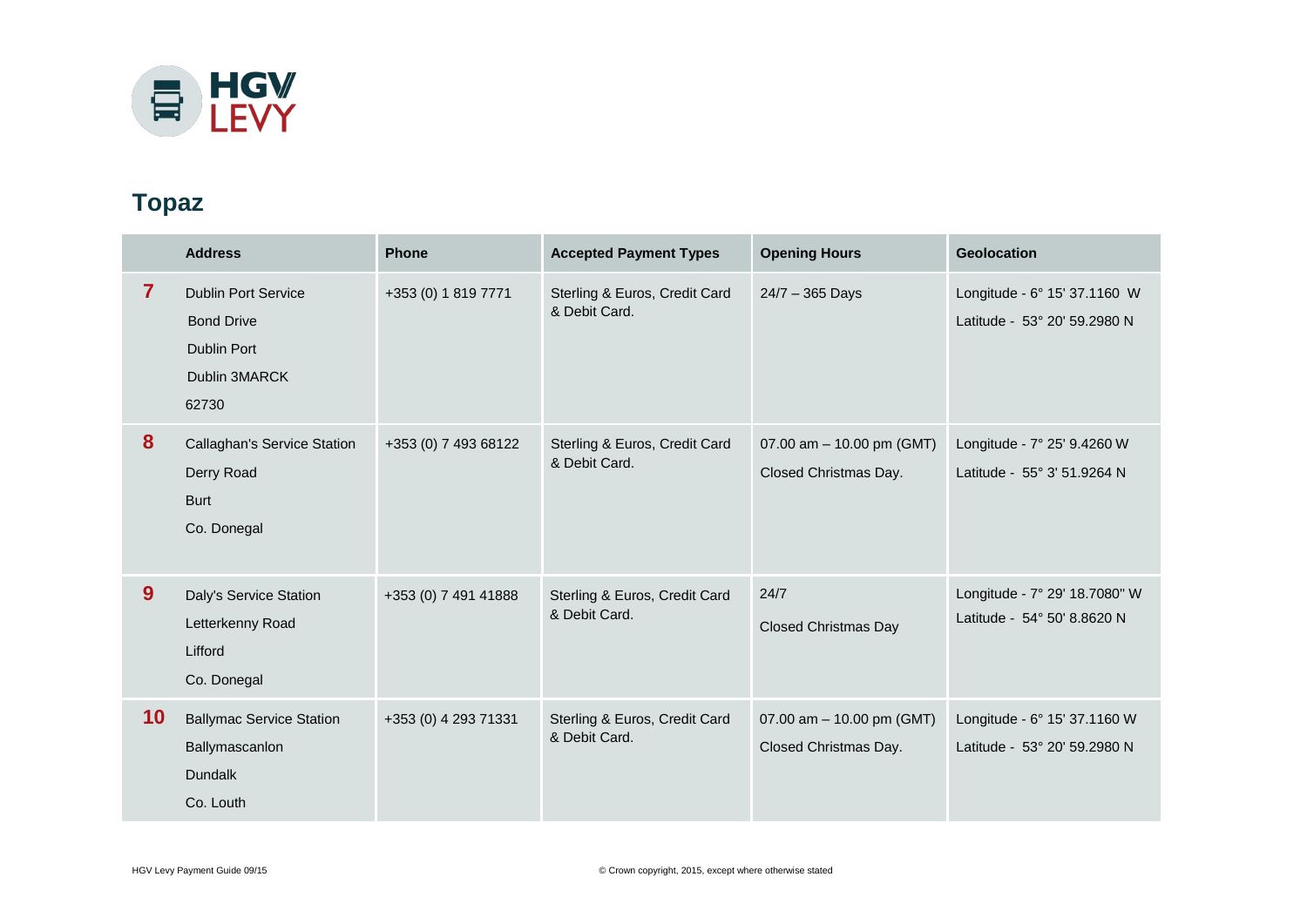

### **Topaz**

|         | <b>Address</b>                                                                    | <b>Phone</b>         | <b>Accepted Payment</b><br><b>Types</b>                      | <b>Opening Hours</b>                                                                                                                                                           | <b>Geolocation</b>                                           |
|---------|-----------------------------------------------------------------------------------|----------------------|--------------------------------------------------------------|--------------------------------------------------------------------------------------------------------------------------------------------------------------------------------|--------------------------------------------------------------|
| 11      | Monaghan Service Station<br>Coolshannagh<br>Monaghan<br>Co. Monaghan              | + 353 (0) 4 775 410  | Sterling & Euros,<br><b>Credit Card &amp; Debit</b><br>Card. | 24/7 - 365 Days                                                                                                                                                                | Longitude - 6° 57' 31.3380 W<br>Latitude - 54° 15' 31.3164 N |
| $12 \,$ | <b>Cartron Hill Service Station</b><br><b>Bundoran Road</b><br>Sligo<br>Co. Sligo | +353 (0) 7 191 42615 | Sterling & Euros,<br>Credit Card & Debit<br>Card.            | Monday - Friday 07.00 am<br>$-10.00$ pm (GMT)<br>Saturday & Sunday 08.00 am<br>$-10.00$ pm (GMT)<br>Bank Holidays 08.00 am<br>$-10.00$ pm (GMT)<br><b>Closed Christmas Day</b> | Longitude - 8° 28' 22.4148 W<br>Latitude - 54° 16' 48.8748 N |
| 13      | <b>Cavan Service Station</b><br>Dublin Road (N3)<br>Cavan<br>Co. Cavan            | +353 (0) 4 943 71227 | Sterling & Euros,<br>Credit Card & Debit<br>Card.            | $24/7 - 365$ Days                                                                                                                                                              | Longitude - 7° 19' 52.0428 W<br>Latitude - 53° 59' 2.4252 N  |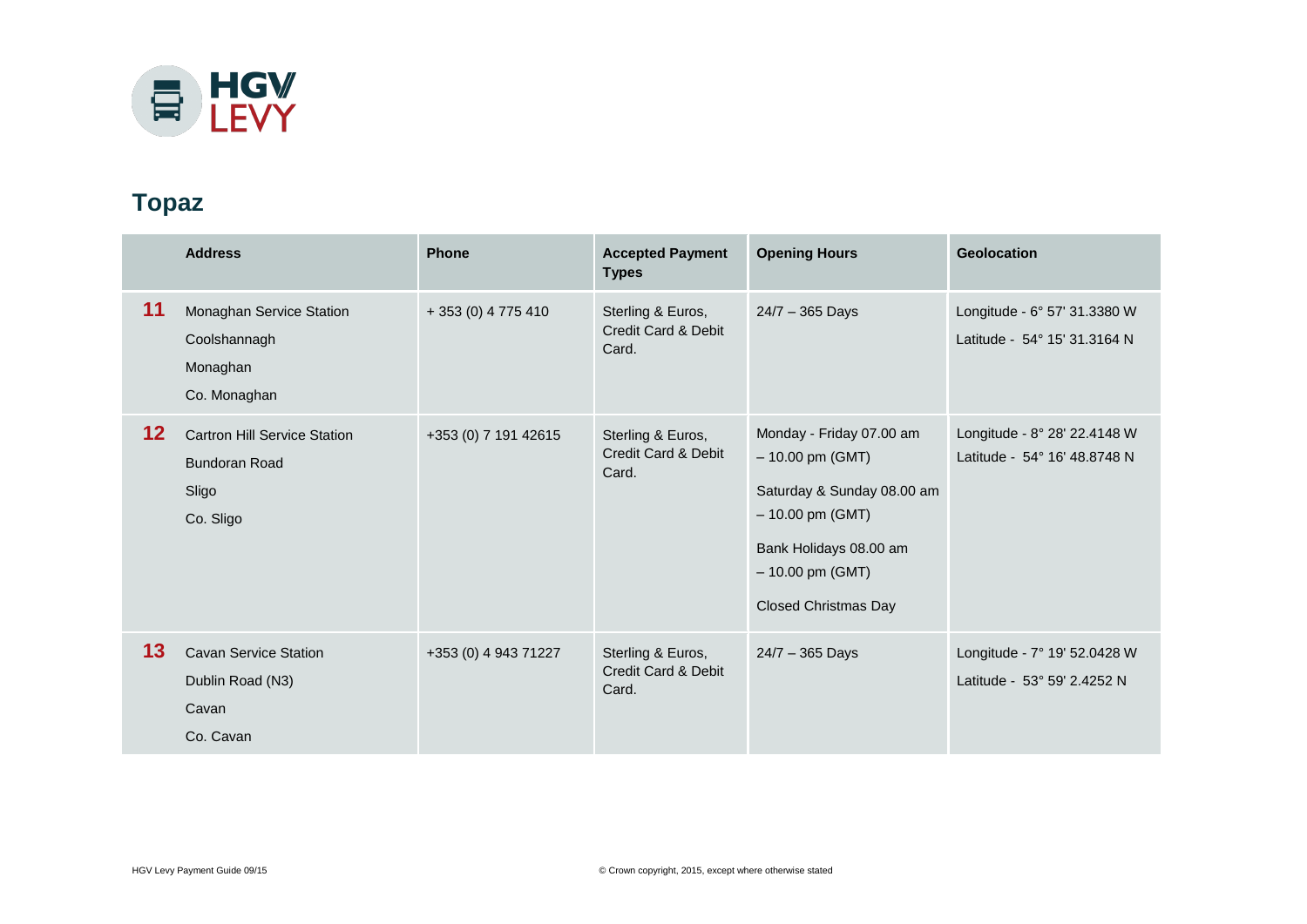

#### **TOPAZ**

|    | <b>Address</b>                                                               | <b>Phone</b>         | <b>Accepted Payment</b><br><b>Types</b>                      | <b>Opening Hours</b>                                                                                                                                                                                                 | <b>Geolocation</b>                                           |
|----|------------------------------------------------------------------------------|----------------------|--------------------------------------------------------------|----------------------------------------------------------------------------------------------------------------------------------------------------------------------------------------------------------------------|--------------------------------------------------------------|
| 14 | Drinagh Motors (Wexford) Services<br>Rosslare Road<br>Drinagh<br>Co. Wexford | +353 (0) 5 3 9142377 | Sterling & Euros,<br><b>Credit Card &amp; Debit</b><br>Card. | Monday - Friday 06.30 am $-11.00$ pm<br>(GMT)<br>Saturday & Sunday 07.00 am - 10.00 pm<br>(GMT)<br>Bank Holidays 07.00 am - 10.00 pm<br>(GMT)<br><b>Closed Christmas Day</b><br>Boxing Day 10.00 am - 06.00 pm (GMT) | Longitude - 6° 27' 27.3240 W<br>Latitude - 52° 18′ 27.2880 N |

# **Truckstop Veurne**

|    | <b>Address</b>                       | <b>Phone</b>      | <b>Accepted Payment</b><br><b>Types</b>                                | <b>Opening Hours</b>                                                                                                                  | <b>Geolocation</b>                                                 |
|----|--------------------------------------|-------------------|------------------------------------------------------------------------|---------------------------------------------------------------------------------------------------------------------------------------|--------------------------------------------------------------------|
| 15 | Nijverheidsstraat 1<br>B 8630 Veurne | +32 (0) 583 35133 | Sterling & Euros,<br>Credit Card & Debit<br>Card & Some Fuel<br>Cards. | Monday 07.00 am until Friday 09.00 pm<br>Saturday & Sunday 08.00 am - 02.00 pm<br>Closed Christmas Day, Boxing Day & New<br>Years Day | Longitude - $2^{\circ}$ 40' 29 N<br>Latitude - $51^\circ$ 03' 52 E |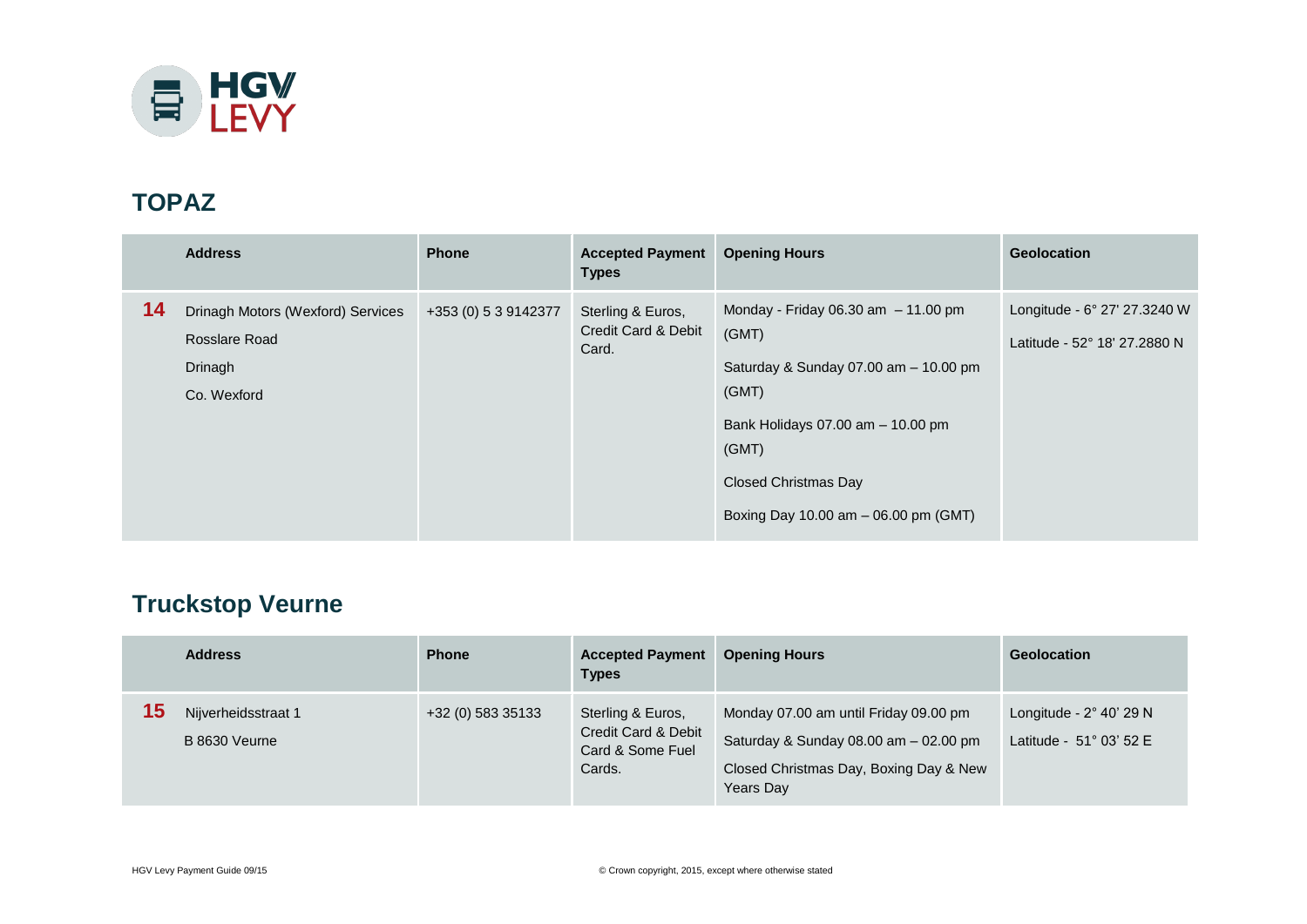

# **In the UK**

There are a limited number of Point of Sale locations in the UK where you can top-up an existing levy if you are staying for longer than originally planned or to pay the levy for your next trip.

### **Alconbury Truckstop**

| <b>Address</b>                                                  | <b>Phone</b>        | <b>Accepted Payment Types</b>                                                                              | <b>Opening Hours</b>                            | <b>Geolocation</b>                                            |
|-----------------------------------------------------------------|---------------------|------------------------------------------------------------------------------------------------------------|-------------------------------------------------|---------------------------------------------------------------|
| <b>Rusts Lane</b><br>Alconbury<br>Huntingdon<br><b>PE28 4WD</b> | +44 (0) 1480 459944 | Sterling & Euros, Credit Card &<br>Debit Card. FREE Cash<br>Machine on Site in case of<br>Incompatibility. | 24/7<br>Closed Christmas Day &<br>New Years Day | Longitude - $0^{\circ}$ 14' 40" W<br>Latitude - 52° 22' 17" N |

### **Ashford International Truckstop**

| <b>Address</b>                                       | <b>Phone</b>        | <b>Accepted Payment Types</b>                                               | <b>Opening Hours</b> | Geolocation                                                   |
|------------------------------------------------------|---------------------|-----------------------------------------------------------------------------|----------------------|---------------------------------------------------------------|
| Waterbrook Ave<br>Ashford<br>Kent<br><b>TN24 0LH</b> | +44 (0) 1233 502919 | Sterling & Euros, Credit & Debit 24/7 - 365 Days<br>Card & Some Fuel Cards. |                      | Longitude - 0° 53' 50.87148 E<br>Latitude - 51° 7' 28.57908 N |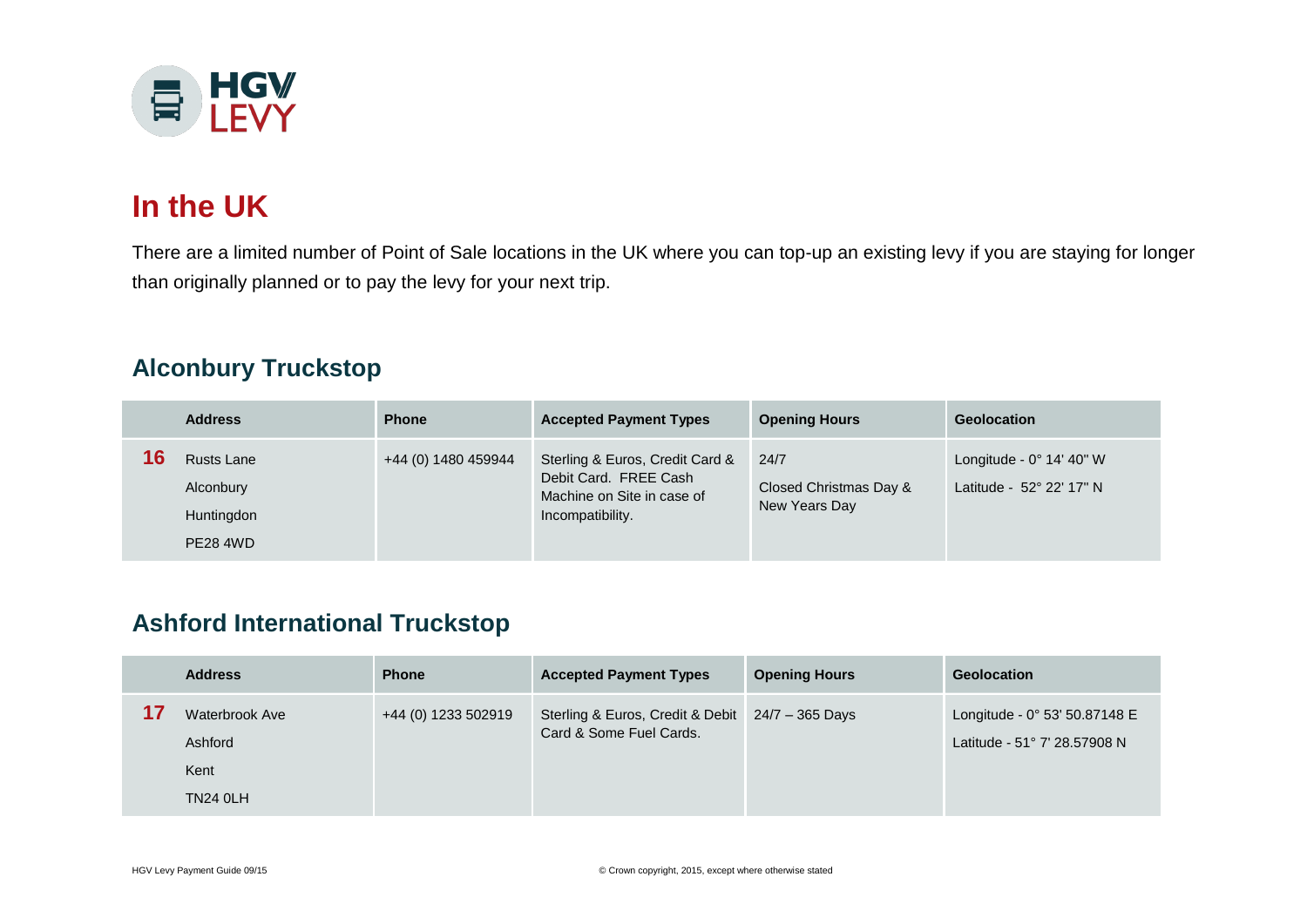

### **Stobart Truckstops Rugby**

|    | <b>Address</b>                                                                    | <b>Phone</b>        | <b>Acceptable Payment Types</b>                | <b>Opening Hours</b>                                                                                                            | <b>Geolocation</b>                                                   |
|----|-----------------------------------------------------------------------------------|---------------------|------------------------------------------------|---------------------------------------------------------------------------------------------------------------------------------|----------------------------------------------------------------------|
| 18 | <b>Watling Street</b><br><b>Clifton Upon Dunsmore</b><br>Rugby<br><b>CV23 0AE</b> | +44 (0) 1788 535115 | Sterling & Euros, Credit Card &<br>Debit Card. | Open Sunday 4pm<br>Close Saturday 2pm<br>(Open 24 hrs in between<br>these times)<br>Closed Christmas Day &<br><b>Boxing Day</b> | Longitude $-1^{\circ}$ 10' 26.0544 W<br>Latitude - 52° 20' 20.4504 N |

# **Stobart Truckstops Cumbria**

|    | <b>Address</b>                                             | <b>Phone</b>        | <b>Acceptable Payment Types</b>                | <b>Opening Hours</b>                                                                                                             | <b>Geolocation</b>                                                   |
|----|------------------------------------------------------------|---------------------|------------------------------------------------|----------------------------------------------------------------------------------------------------------------------------------|----------------------------------------------------------------------|
| 19 | Kingstown Trading Estate<br>Carlisle<br>Cumbria<br>CA3 0JR | +44 (0) 1228 534192 | Sterling & Euros, Credit Card &<br>Debit Card. | Open Sunday 6pm<br>Close Saturday 12pm<br>(Open 24 hrs in between<br>these times)<br>Closed Christmas Day &<br><b>Boxing Day</b> | Longitude $-2^{\circ}$ 56' 57.1992 W<br>Latitude - 54° 55' 40.5120 N |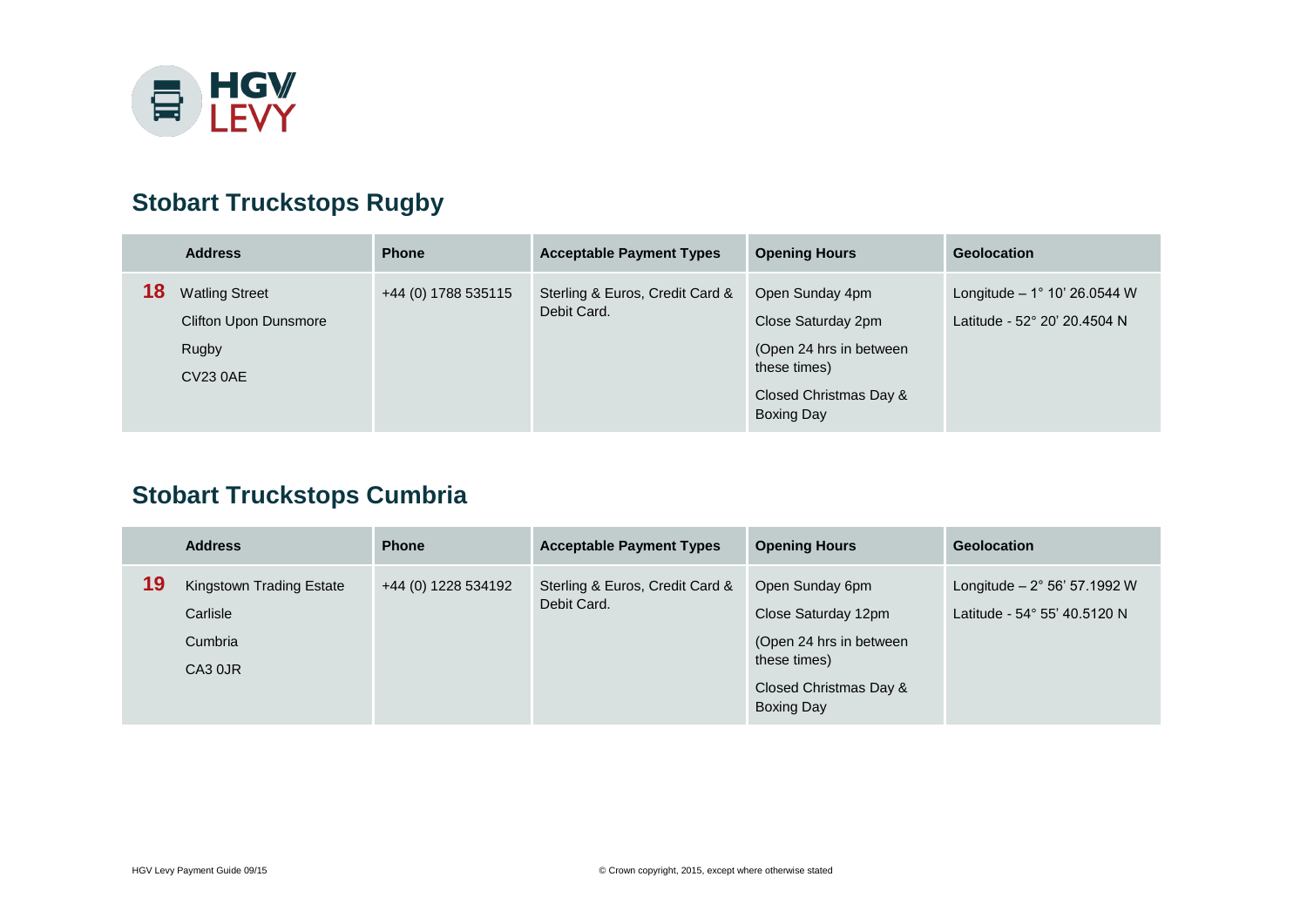

#### **Motis FSA Dover**

|           | <b>Address</b>                                  | <b>Phone</b>        | <b>Acceptable Payment Types</b>                                  | <b>Opening Hours</b>                                            | <b>Geolocation</b>                                                  |
|-----------|-------------------------------------------------|---------------------|------------------------------------------------------------------|-----------------------------------------------------------------|---------------------------------------------------------------------|
| <b>20</b> | Lord Warden Square<br>Dover<br>Kent<br>CT17 9DN | +44 (0) 1304 210994 | Sterling & Euros, Credit Card &<br>Debit Card & Some Fuel Cards. | 24/7<br>Closed Christmas Day,<br>Boxing Day & New Years<br>Day. | Longitude $-1^{\circ}$ 18' 34.8685 E<br>Latitude - 51° 6' 57.4506 N |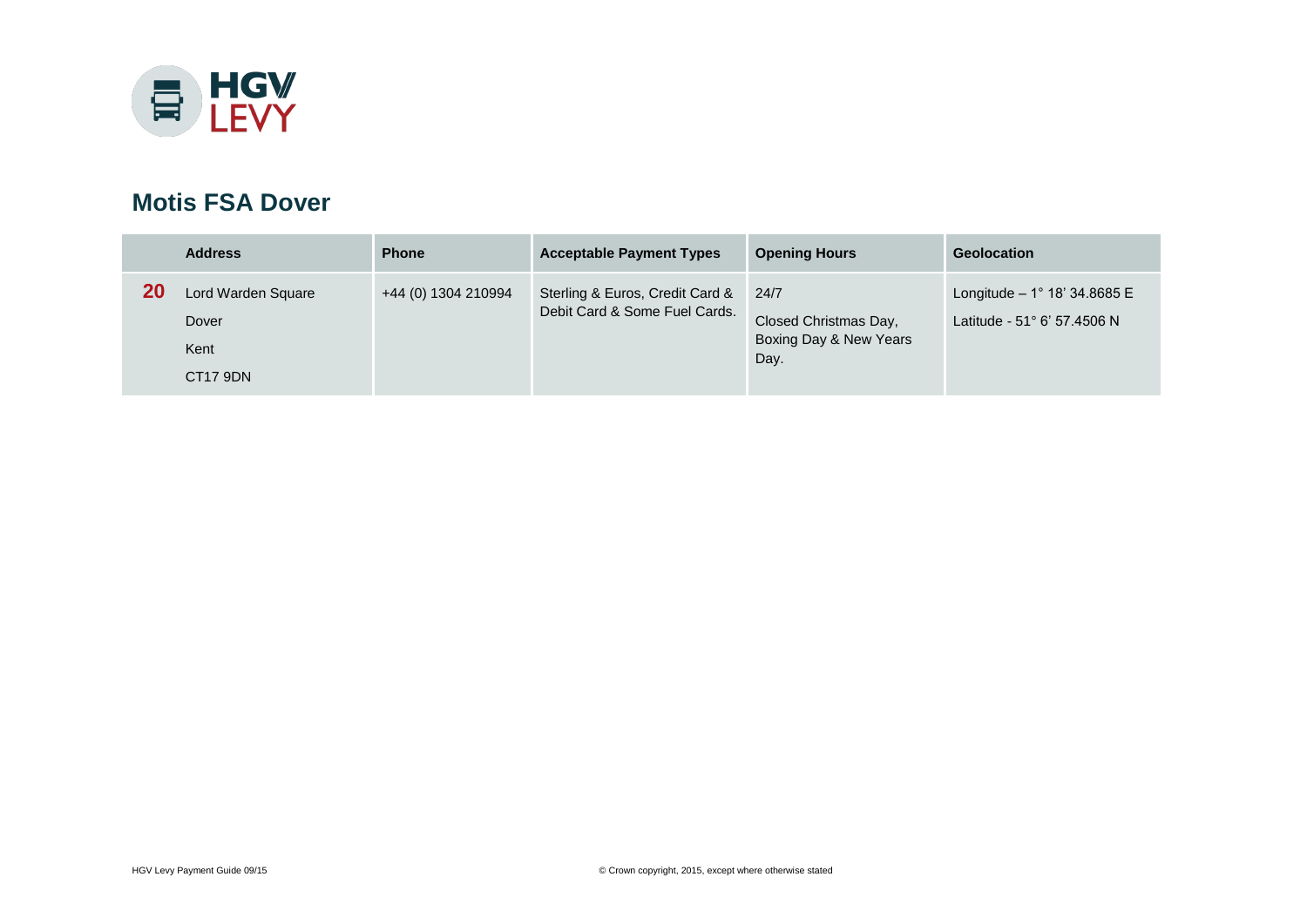

# **Driver Self-Serve**

Operators are free to offer unmanned 'internet café' style facilities providing free Wi-Fi and/or a terminal the driver can use to pay the levy. These operators are not contracted to collect the levy and drivers can only pay using a card.

When you pay at a driver self-serve facility you will receive a confirmation email or text message with a unique payment reference number.

#### **Brittany Ferries (Wi-Fi Only)**

|    | <b>Address</b>                                           | <b>Ferry</b>           | <b>Acceptable Payment</b><br><b>Types</b> | <b>Opening Hours</b>                              | <b>Geolocation</b>                                            |
|----|----------------------------------------------------------|------------------------|-------------------------------------------|---------------------------------------------------|---------------------------------------------------------------|
| 21 | Le Havre<br>Terminal de la Citadelle,<br>76600, Le Havre | Available in Terminal  | Credit & Debit Card &<br>Some Fuel Cards. | See Ferry Schedule<br>www.brittany-ferries.co.uk/ | Longitude $-0^{\circ}$ 06' 55<br>Latitude - $49^\circ$ 29' 07 |
| 22 | Bilbao to Portsmouth Ferry                               | Available on the Ships | Credit & Debit Card &<br>Some Fuel Cards. | See Ferry Schedule<br>www.brittany-ferries.co.uk/ | Longitude $-3^{\circ}$ 04' 12<br>Latitude - 43° 21' 11        |
| 23 | Santander to Portsmouth Ferry                            | Available on the Ships | Credit & Debit Card &<br>Some Fuel Cards. | See Ferry Schedule<br>www.brittany-ferries.co.uk/ | Longitude $-3^\circ$ 48' 22<br>Latitude - $43^\circ$ $43'$ 18 |
| 24 | Santander to Plymouth Ferry                              | Available on the Ships | Credit & Debit Card &<br>Some Fuel Cards. | See Ferry Schedule<br>www.brittany-ferries.co.uk/ | Longitude $-3^{\circ}$ 48' 22<br>Latitude - 43° 43' 18        |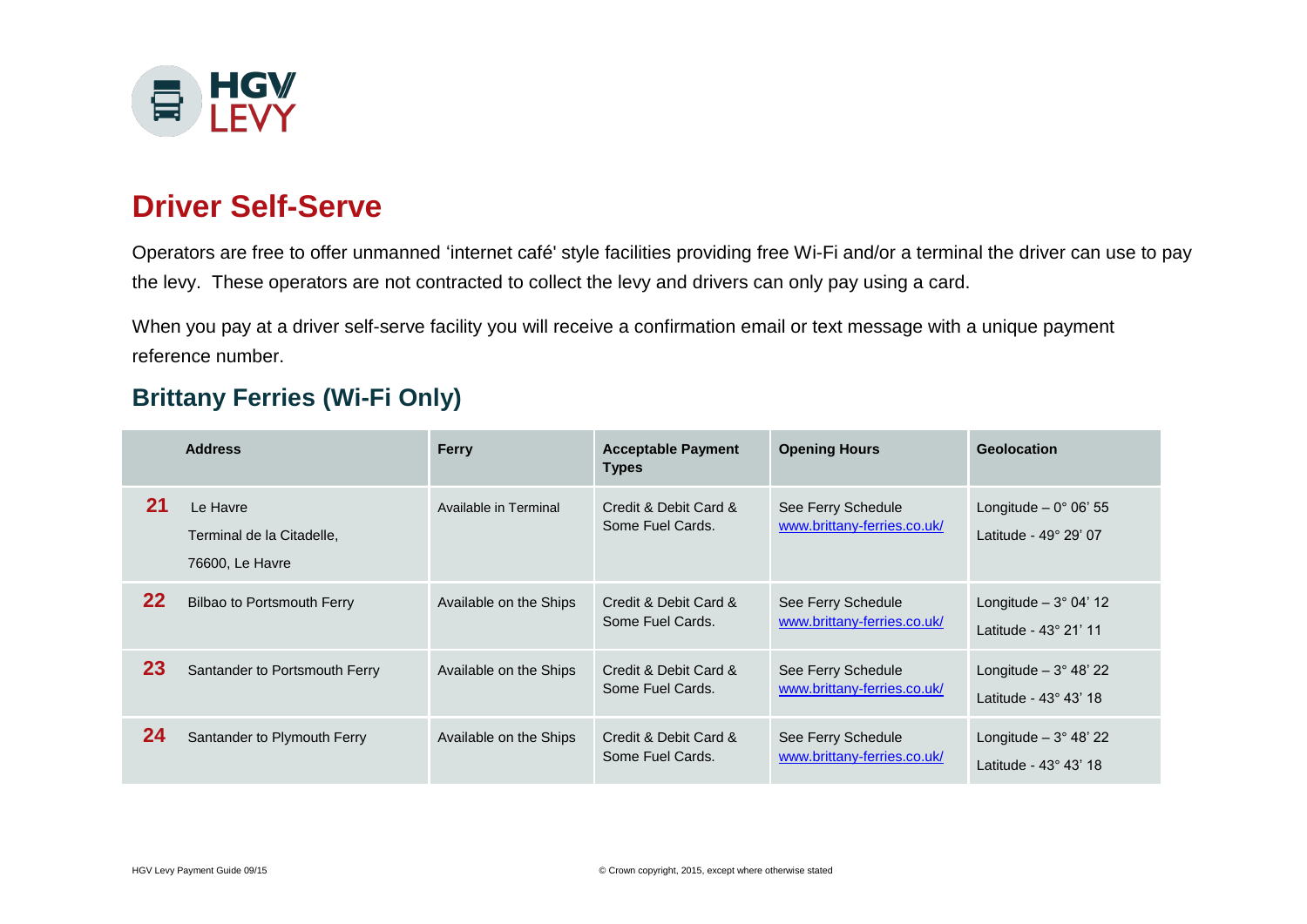

# **Brittany Ferries (Wi-Fi Only)**

|    | <b>Address</b>                | Ferry                  | <b>Acceptable Payment</b><br><b>Types</b> | <b>Opening Hours</b>                              | Geolocation                                                   |
|----|-------------------------------|------------------------|-------------------------------------------|---------------------------------------------------|---------------------------------------------------------------|
| 25 | Roscoff to Plymouth Ferry     | Available on the Ships | Credit & Debit Card &<br>Some Fuel Cards. | See Ferry Schedule<br>www.brittany-ferries.co.uk/ | Longitude $-3^{\circ}$ 57' 56<br>Latitude - 48° 43' 18        |
| 26 | <b>Roscoff to Cork Ferry</b>  | Available on the Ships | Credit & Debit Card &<br>Some Fuel Cards. | See Ferry Schedule<br>www.brittany-ferries.co.uk/ | Longitude $-3^{\circ}$ 57' 56<br>Latitude - 48° 43' 18        |
| 27 | St Malo to Portsmouth Ferry   | Available on the Ships | Credit & Debit Card &<br>Some Fuel Cards. | See Ferry Schedule<br>www.brittany-ferries.co.uk/ | Longitude $-2^{\circ}$ 01' 35<br>Latitude - 48° 38' 29        |
| 28 | Cherbourg to Portsmouth Ferry | Available on the Ships | Credit & Debit Card &<br>Some Fuel Cards. | See Ferry Schedule<br>www.brittany-ferries.co.uk/ | Longitude $-1°36'42$<br>Latitude - 49° 38' 44                 |
| 29 | Cherbourg to Poole Ferry      | Available on the Ships | Credit & Debit Card &<br>Some Fuel Cards. | See Ferry Schedule<br>www.brittany-ferries.co.uk/ | Longitude $-1^{\circ} 36' 42$<br>Latitude - 49° 38' 44        |
| 30 | Caen to Portsmouth Ferry      | Available on the Ships | Credit & Debit Card &<br>Some Fuel Cards. | See Ferry Schedule<br>www.brittany-ferries.co.uk/ | Longitude $-0^{\circ}$ 14' 57<br>Latitude - $49^\circ$ 17' 06 |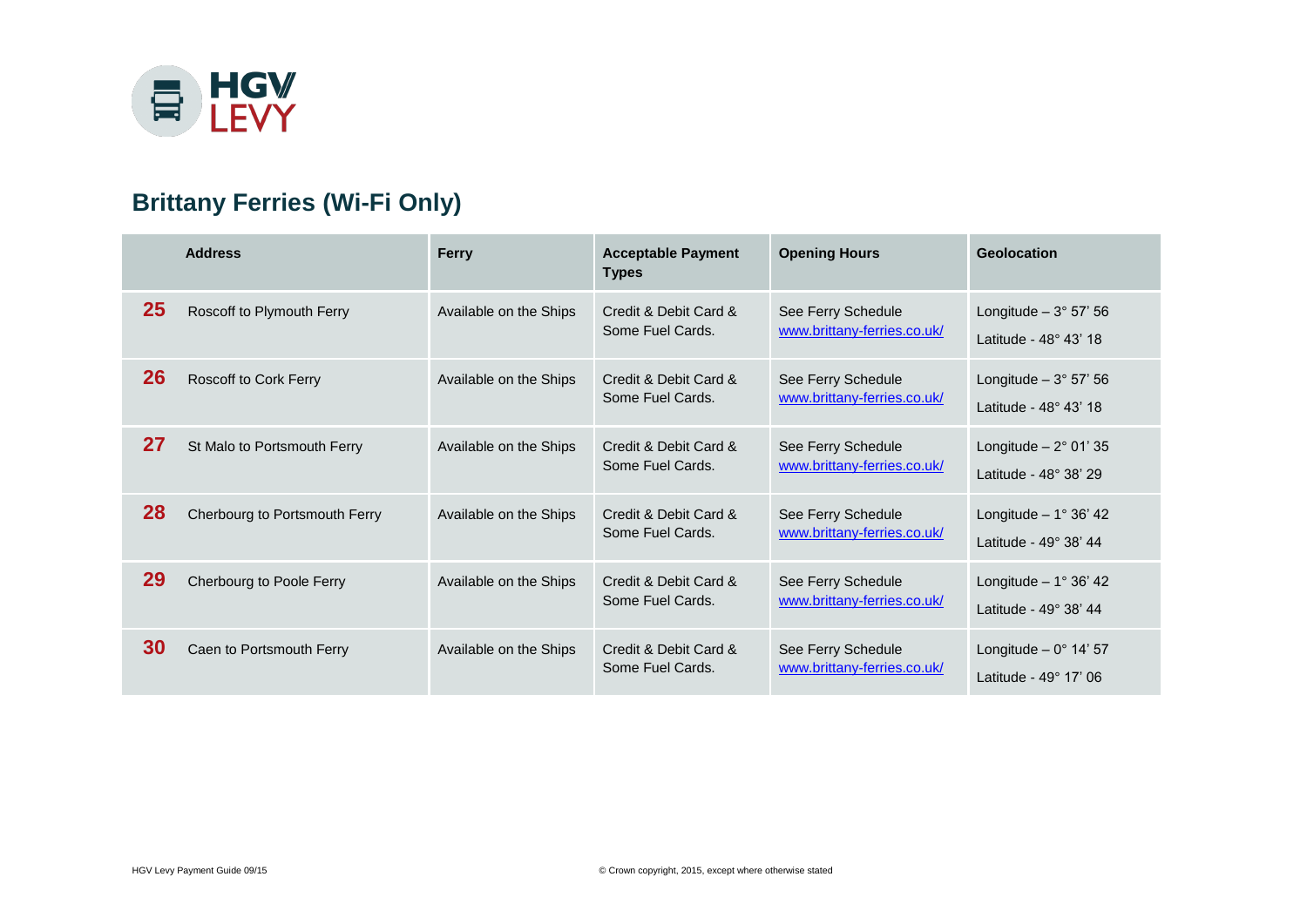

# **DFDS Seaways (WiFi & Terminal)**

|                 | <b>Address</b>                                                                                          | <b>Phone</b>           | <b>Accepted Payment</b><br><b>Types</b>   | <b>Opening Hours</b>                         | <b>Geolocation</b>                                           |
|-----------------|---------------------------------------------------------------------------------------------------------|------------------------|-------------------------------------------|----------------------------------------------|--------------------------------------------------------------|
| 31              | Port of Dunkerque<br><b>Terminal Roulier du Port Quest</b><br>F-59279 Loon-Plage<br>Dunkerque<br>France | +44 (0) 1304 874001    | Credit & Debit Card &<br>Some Fuel Cards. | 24/7<br><b>Closed Christmas Day</b>          | Longitude $-2^{\circ}$ 11' 868 E<br>Latitude - 51° 01' 261 N |
| 32 <sub>2</sub> | Port de Calais<br>54 Rue de Quai de la Loire<br>62104 Calais<br>France                                  | +44 (0) 1304 874001    | Credit & Debit Card &<br>Some Fuel Cards. | 24/7<br><b>Closed Christmas Day</b>          | Longitude $-1^{\circ}$ 51' 43 E<br>Latitude - 50° 57' 58 N   |
| 33              | Calais to Dover Ferry                                                                                   | Available on the Ships | Credit & Debit Card &<br>Some Fuel Cards. | See Ferry Schedule<br>www.dfdsseaways.co.uk/ | Longitude $-1^{\circ}$ 51' 43 E<br>Latitude - 50° 57' 58 N   |
| 34              | Dunkerque to Dover Ferry                                                                                | Available on the Ships | Credit & Debit Card &<br>Some Fuel Cards. | See Ferry Schedule<br>www.dfdsseaways.co.uk/ | Longitude $-2^{\circ}$ 11' 868 E<br>Latitude - 51° 01' 261 N |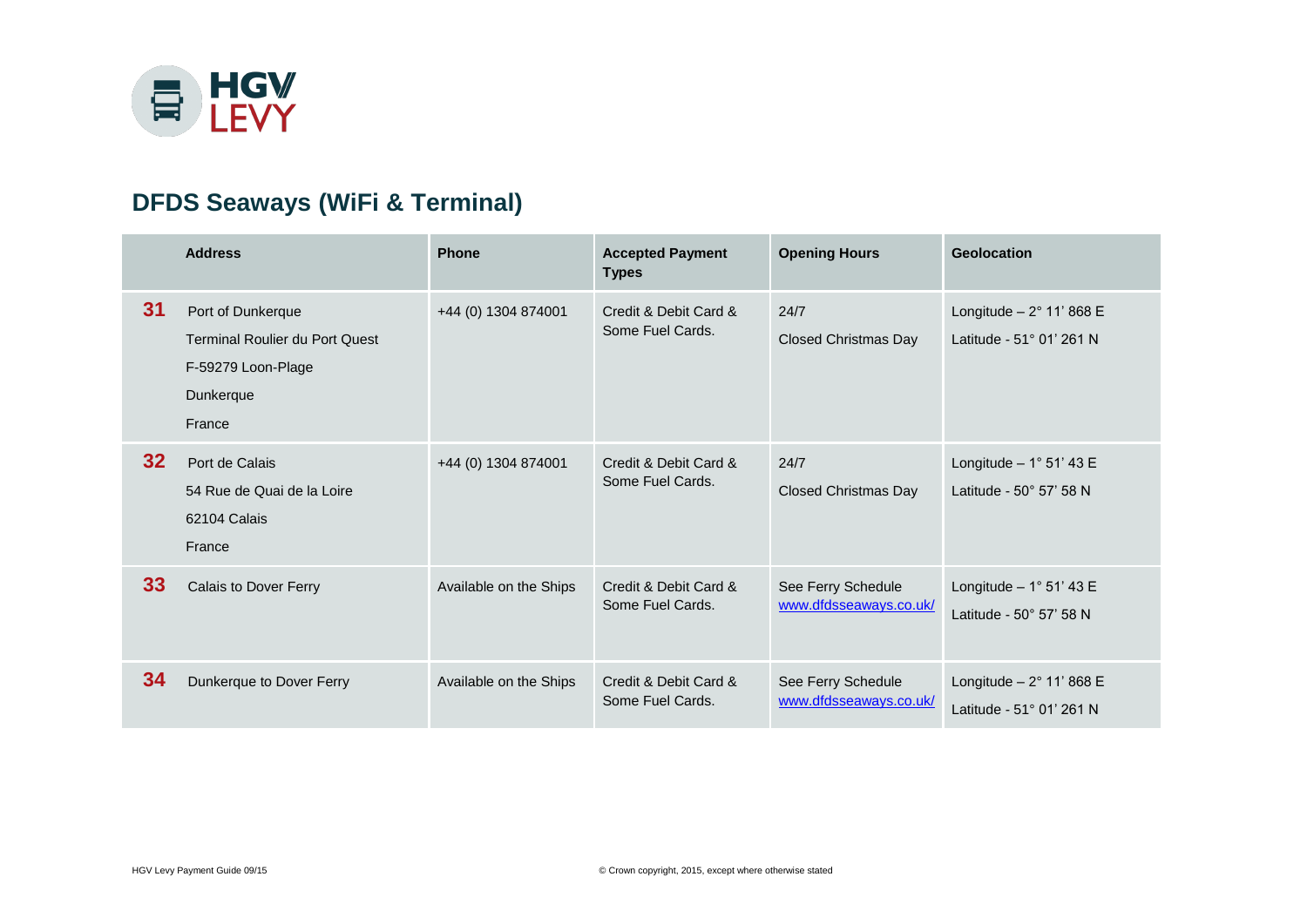

# **Booking Agents Admiral Freight Ltd**

|    | <b>Address</b>       | <b>Phone</b>       | <b>Acceptable Payment Types</b> | <b>Opening Hours</b> |
|----|----------------------|--------------------|---------------------------------|----------------------|
| 35 | Bulgaria, 1373 Sofia | +35 9 882 48 49 97 | <b>Bank Transfer</b>            | 24/7 - 365 Days      |
|    | z.k Zapaden Park     |                    |                                 |                      |
|    | ul.Sava Mihaylov     |                    |                                 |                      |

### **Elitrans S.r.l**

| <b>Address</b>                                                                      | <b>Phone</b>         | <b>Acceptable Payment Types</b>                                              | <b>Opening Hours</b>         |
|-------------------------------------------------------------------------------------|----------------------|------------------------------------------------------------------------------|------------------------------|
| 36<br>Strada Farnesiana n. 47<br>Farnesiana Business Park<br>29122 Piacenza - Italy | +39 (0) 523 186 6701 | Deferred payment by Bank<br>Transfer, Bank Transfer or<br><b>Credit Card</b> | 24/7<br>Closed Christmas Day |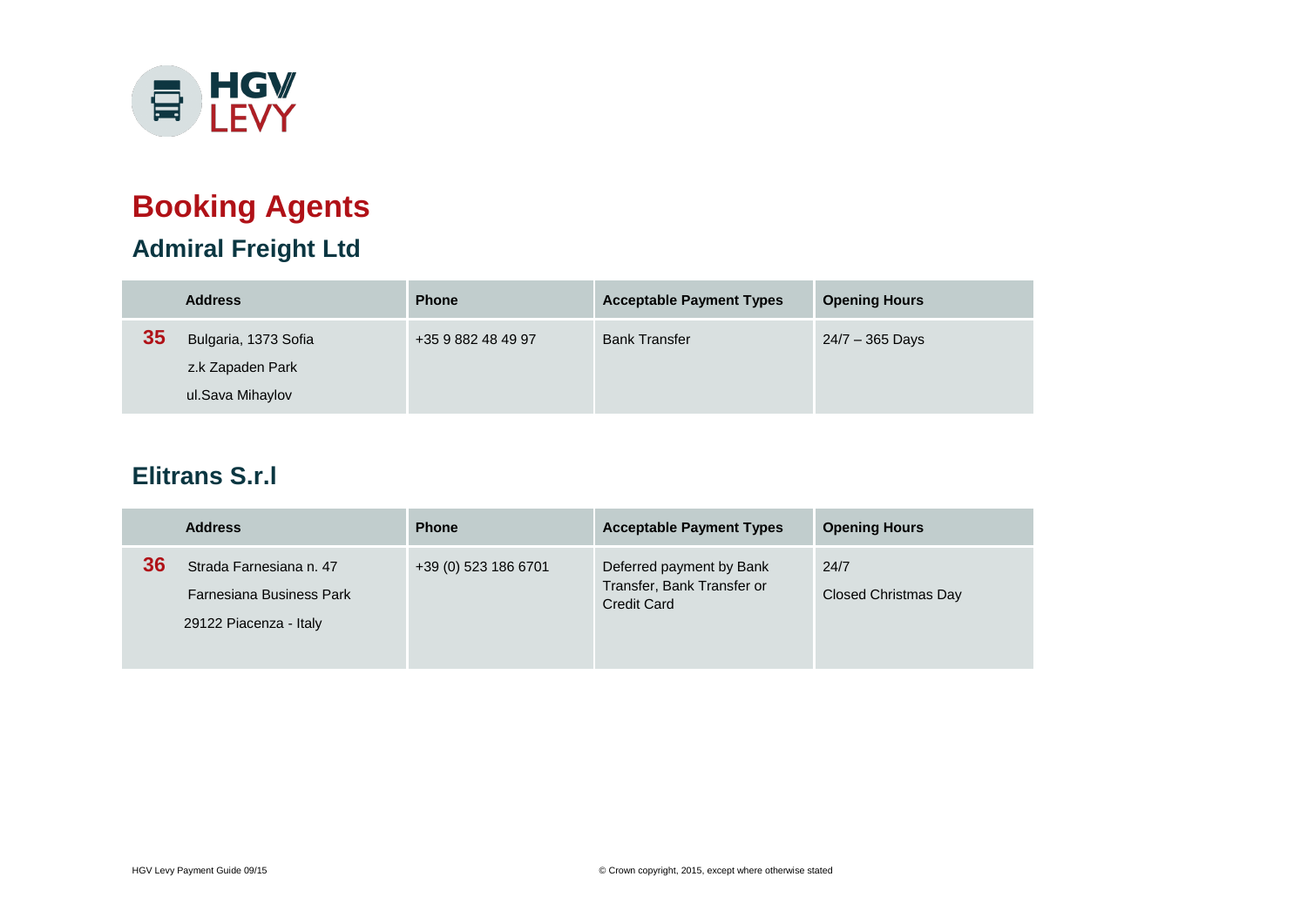

# **Harbour Shipping**

|    | <b>Address</b>                                                                               | <b>Phone</b>        | <b>Acceptable Payment Types</b>                               | <b>Opening Hours</b>         |
|----|----------------------------------------------------------------------------------------------|---------------------|---------------------------------------------------------------|------------------------------|
| 37 | Lord Warden House<br>Lord Warden Square<br><b>Western Docks</b><br>Dover<br>Kent<br>CT17 9EQ | +44 (0) 1304 200926 | Sterling & Euros, Credit Card &<br>Debit Card, Bank Transfer. | 24/7<br>Closed Christmas Day |

#### **Motis FSA Dover**

|    | <b>Address</b>                                  | <b>Phone</b>        | <b>Acceptable Payment Types</b>               | <b>Opening Hours</b>                                         |
|----|-------------------------------------------------|---------------------|-----------------------------------------------|--------------------------------------------------------------|
| 38 | Lord Warden Square<br>Dover<br>Kent<br>CT17 9DN | +44 (0) 1304 210994 | Sterling & Euros, Credit Card &<br>Debit Card | 24/7<br>Closed Christmas Day, Boxing<br>Day & New Years Day. |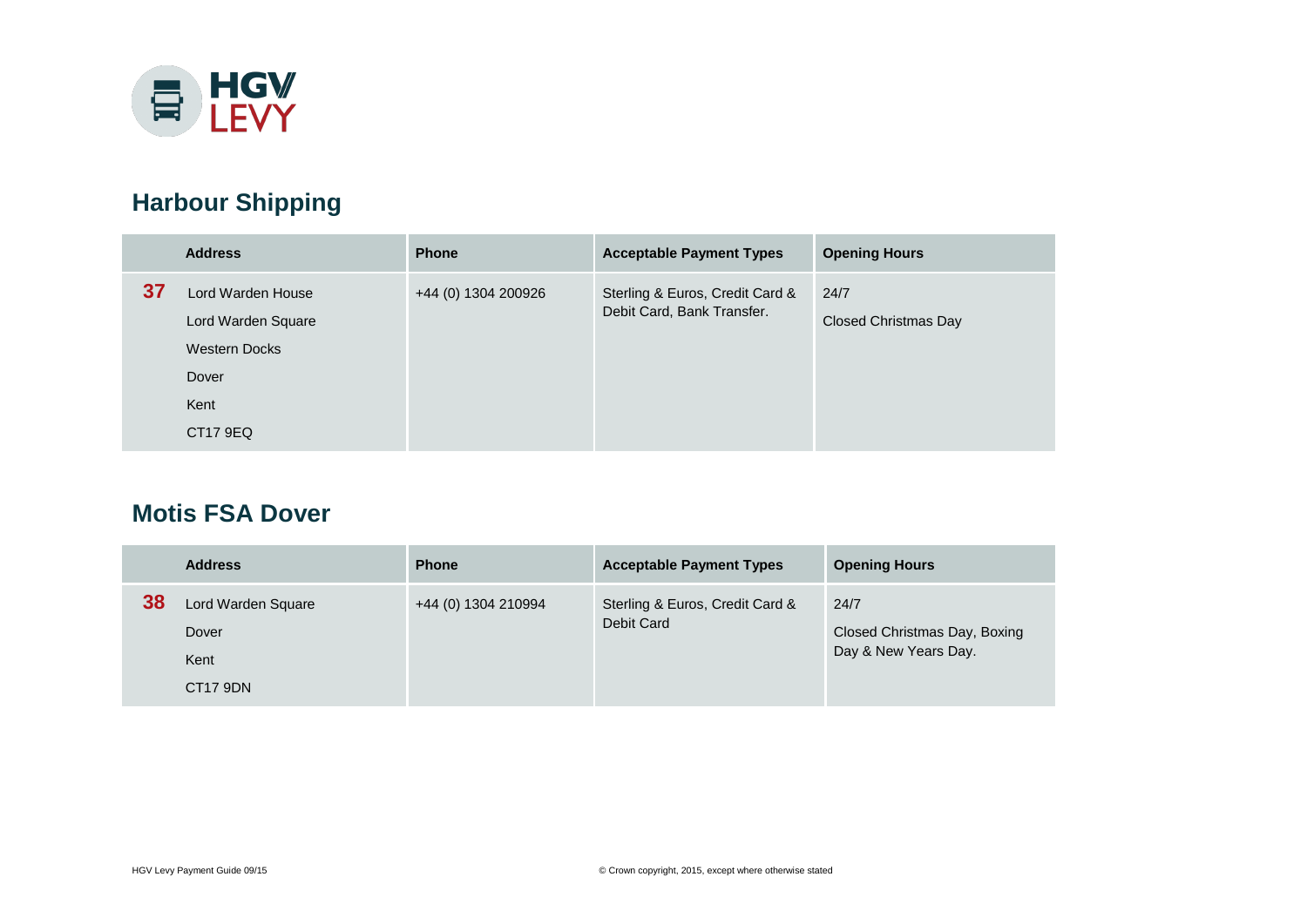

#### **Motis FSA Ireland**

|    | <b>Address</b>                                                                                 | <b>Phone</b>        | <b>Acceptable Payment Types</b>               | <b>Opening Hours</b>                                         |
|----|------------------------------------------------------------------------------------------------|---------------------|-----------------------------------------------|--------------------------------------------------------------|
| 39 | 9 Downshire Place<br><b>Newry</b><br><b>County Down</b><br>Northern Ireland<br><b>BT34 1DZ</b> | +44 (0) 2830 252500 | Sterling & Euros, Credit Card &<br>Debit Card | 24/7<br>Closed Christmas Day, Boxing<br>Day & New Years Day. |

# **Red Española de Servicios SA (RESSA)**

|    | <b>Address</b>             | <b>Phone</b>       | <b>Acceptable Payment Types</b> | <b>Opening Hours</b> |
|----|----------------------------|--------------------|---------------------------------|----------------------|
| 40 | Dr. August Pi I Sunyer, 12 | +34 (0) 9325 34000 | Invoice at Month End            | $24/7 - 365$ Days    |
|    | 08034 Barcelona            |                    |                                 |                      |
|    | Spain                      |                    |                                 |                      |